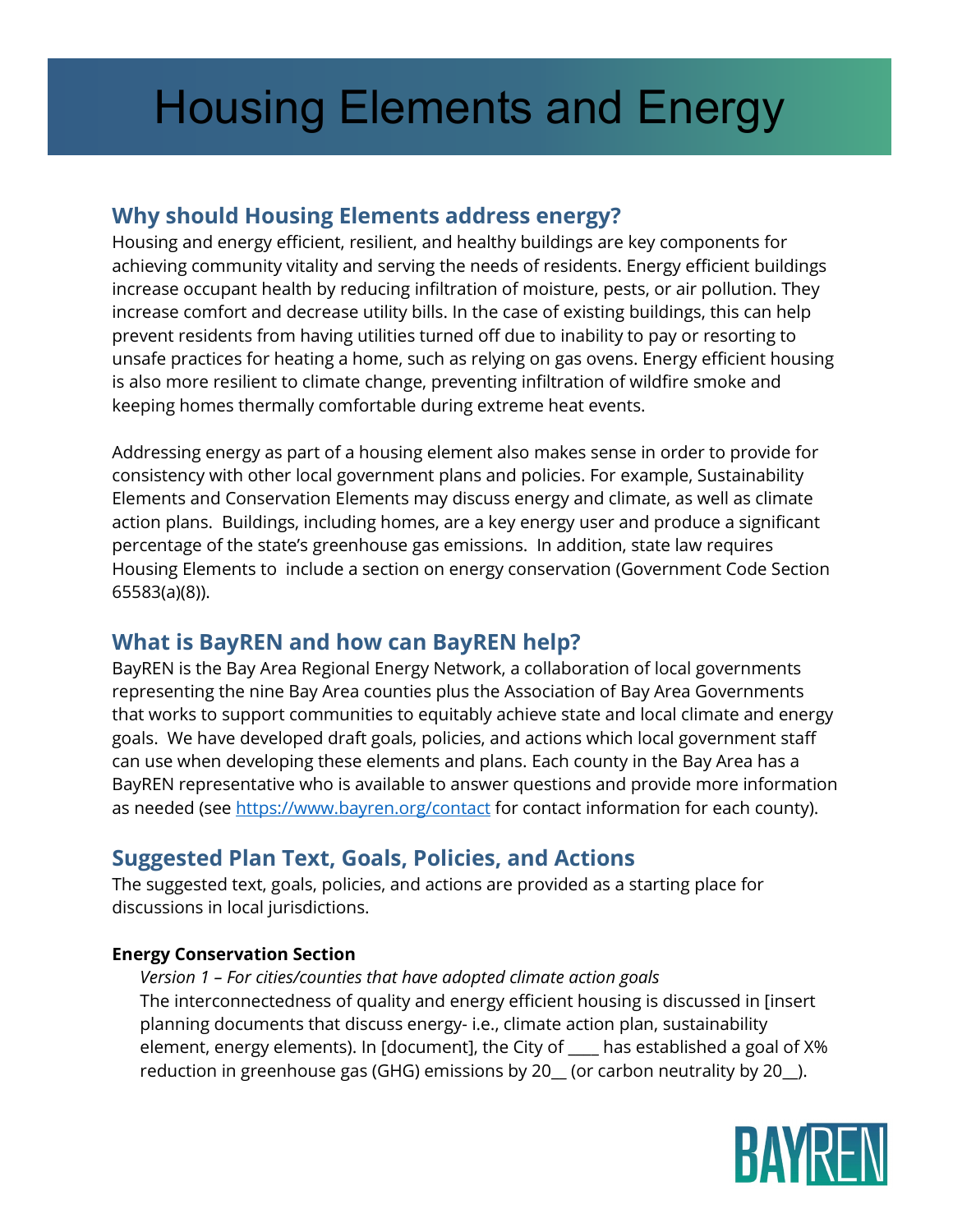Energy conservation can help achieve that goal by both reducing use of natural gas, which will reduce emissions, and reducing use of electricity, which will reduce demand on the grid and increase reliability. In addition, energy conservation also reduces residents' energy costs and makes their homes more comfortable, healthy, and resilient. Using electricity instead of natural gas to fuel homes can also help to reduce climate impacts and improve health. Housing needs to be constructed expeditiously in order to address the housing crisis; however, if it is not built to also address the climate crisis, it will be challenging for jurisdictions and the State to meet aggressive climate goals. As required by Government Code Section 65583(a)(8), this Energy Conservation section identifies policies and actions to address energy use in the housing stock.

*Version 2 – For cities/counties that do not have adopted climate action goals* Energy conservation reduces energy costs for residents and makes homes more comfortable, healthy, and resilient. In addition, using less energy also has broader societal benefits by reducing impacts on the electric and natural gas infrastructure and reducing greenhouse gas emissions. As required by Government Code Section 65583(a)(8), this Energy Conservation section identifies policies and actions to address energy efficiency in the housing stock.

### **Goal/Objective**

● Promote energy efficiency in new and existing residential buildings in order to reduce energy costs, provide quality and resilient housing, improve building comfort, and reduce greenhouse gas emissions.

### Suggested **Policies** *(choose one or more)*

- Create local energy and green building standards for new residential construction, renovations, and existing buildings.
- Promote energy efficiency in the provision and use of water in all residential developments.
- Encourage energy efficiency improvements to existing homes in order to improve health and reduce utility costs.
- Facilitate residential development that minimizes energy use and operating costs.
- Allow and encourage green building practices, energy efficient construction, solar installations, and electrification of buildings.
- Evaluate opportunities to transition housing from gas to electricity from a land use perspective.

## Suggested **Programs/Actions** *(choose one or more) – see below for brief descriptions of each of these*

- Provide information to residents on incentives for energy efficiency and electrification from organizations such as PG&E, BayREN, [the local CCA] and others.
- Encourage water utilities to participate in BayREN's Water Upgrades \$ave Program in order to make water efficiency improvements available to residents at little-to-no up-front cost.

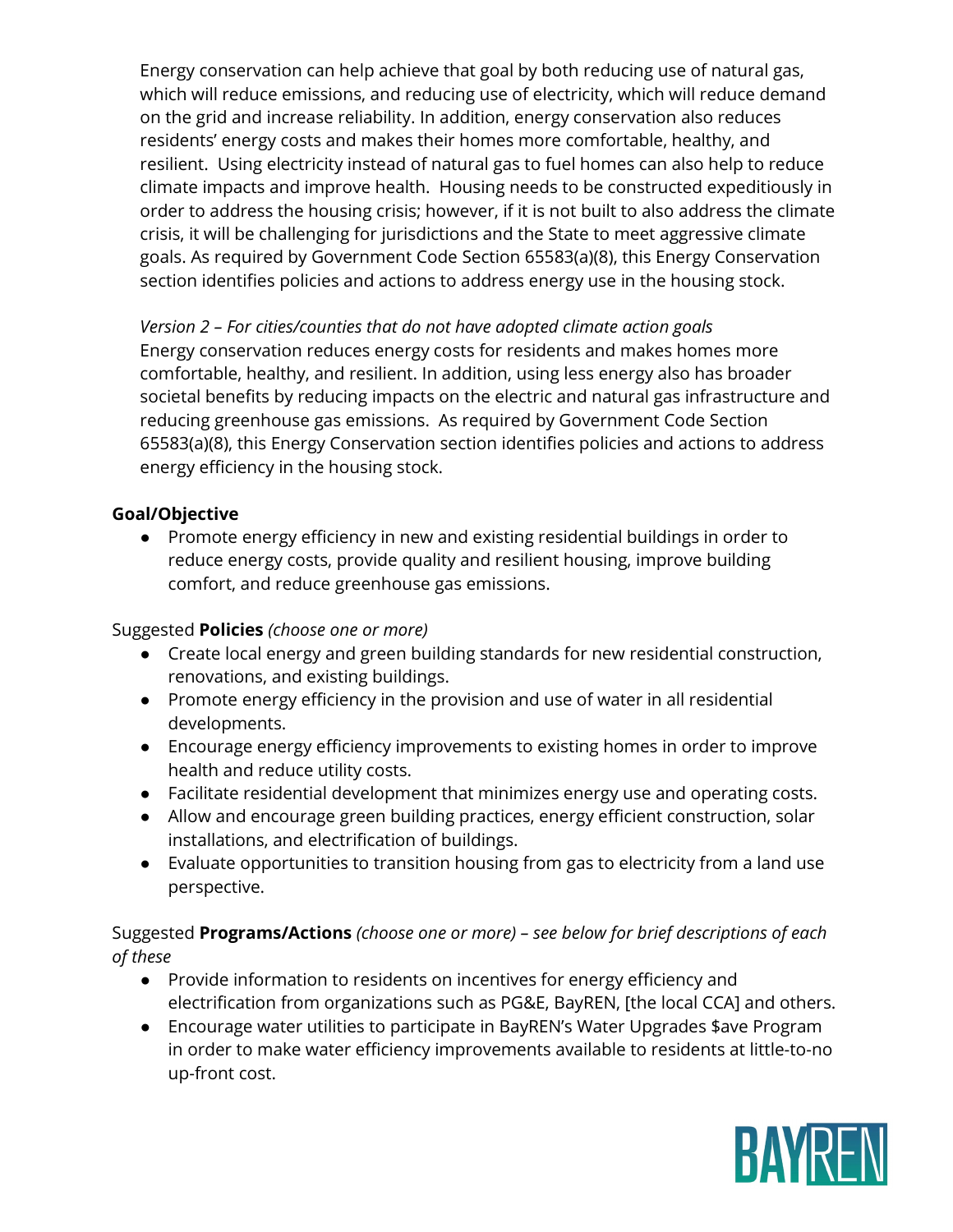- Develop or strengthen local energy reach codes requiring cost-effective energy efficiency and electrification measures for new and/or existing housing.
- Facilitate permitting for energy efficiency and electrification improvements to residential buildings, including solar panels.
- Implement a program to require inspections prior to sale of a home to ensure additions and alterations, including HVAC replacements, were permitted and constructed or installed to code.
- Identify zones (potentially at the periphery of development) where there may be opportunities to strategically prune natural gas infrastructure.

# **Detailed Descriptions of Suggested Programs/Actions**

## **Provide incentive information to residents**

Several agencies, including PG&E, BayREN, and [the local CCA], offer incentives or rebates to encourage people to buy appliances or make improvements to their homes to save energy and reduce greenhouse gas emissions. Staff will provide information on these programs to residents through the city website and other avenues, and will consider hosting an annual event for residents, such as a BayREN Home+ workshop.

## **Encourage water utility participation in Water Upgrades \$ave**

Local water utilities that participate in BayREN's Water Upgrades \$ave Program can provide water efficiency improvements at little-to-no up-front cost. By installing these improvements, residents save enough money to both reduce their utility bills and pay for the improvements. Staff will encourage the local water utility to participate in this program in order to make these savings available to residents.

### **Develop or strengthen local energy reach codes**

Buildings use about 40% of all energy and produce about 30% of greenhouse gas emissions. Energy costs are also significant—low income households spend around 8% of their incomes on energy. When buildings are built in the most efficient and cost-effective way, all three of these are minimized. Each time the State of California updates the Energy Code (every 3 years), local governments have the opportunity to adopt "reach codes" that require additional cost-effective energy improvements and/or require buildings to be fueled primarily or only by electricity. Staff will track reach code opportunities, including the CalGreen Tiers, and develop appropriate reach code proposals for new and existing buildings for consideration by the City Council.

## **Facilitate permitting for energy efficiency and electrification improvements**

While the [City/County] wants to encourage energy efficiency and electrification improvements, permitting can sometimes be a barrier. To address this, sustainability staff will work with building department staff to help facilitate permitting for these improvements. Actions could include: providing handouts from BayREN, PG&E, or others at the counter to help applicants understand code requirements; scheduling training for city staff from PG&E or BayREN on new technologies and code requirements; consideration